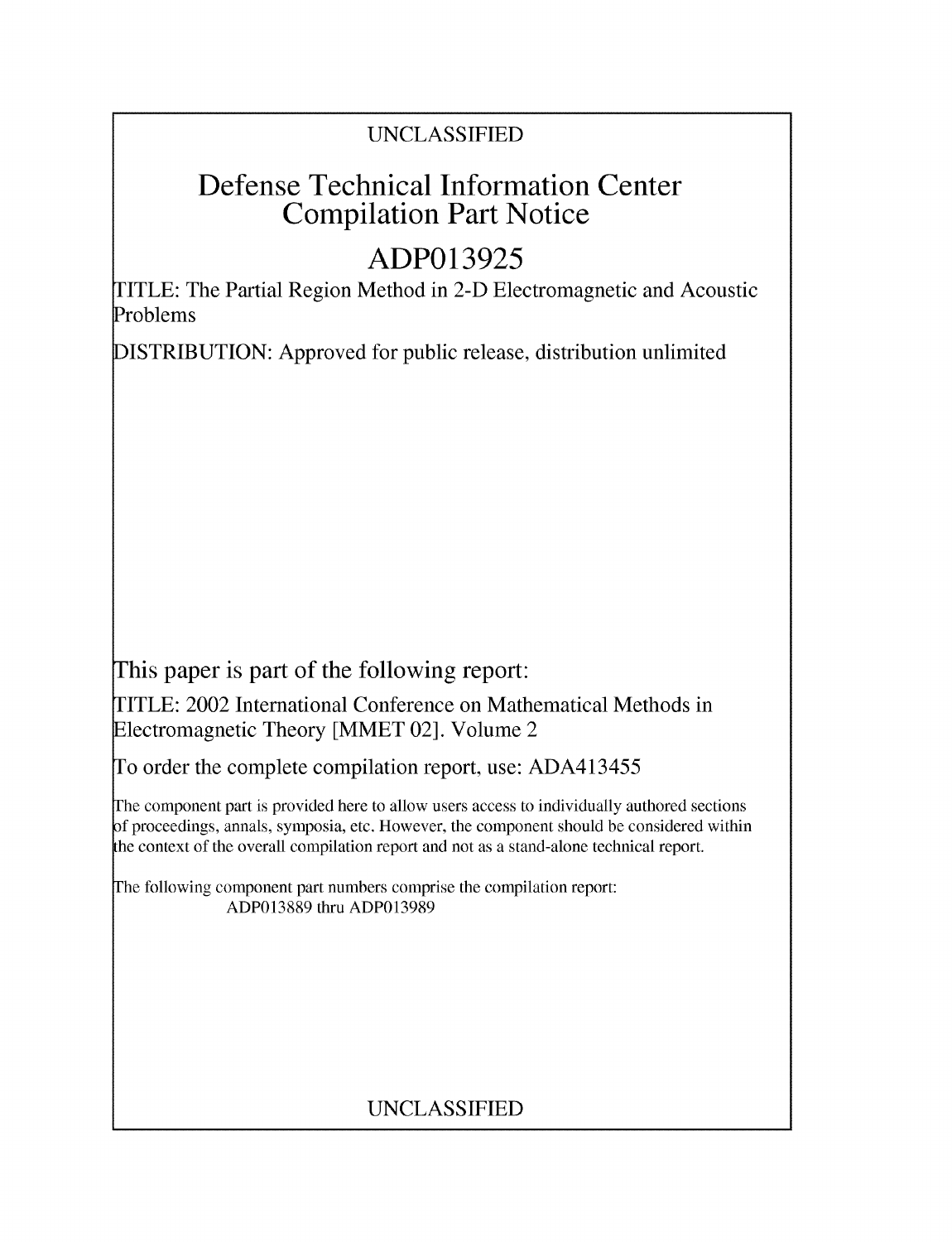### **THE PARTIAL REGION METHOD IN 2-D ELECTROMAGNETIC AND ACOUSTIC PROBLEMS**

Tihomir Trifonov

Faculty of Mathematics and Informatics, Veliko Turnovo University "St.St. Cyril and Methodius", 2 Teodosij Turnovski Str., 5003 Veliko Turnovo, Bulgaria Tel: +359 62 39412 Email: TihomirTrifonov@ieee.org

#### **ABSTRACT**

The mathematical methods, used for solving acoustic and electromagnetic wave problems, defined in two dimensions, are analogous in many cases. The analytical and numerical results of a field in the outside domain of curvilinear rectangle are presented in this paper. Based on the wave equation, boundary conditions and radiation condition the structure of the field is determined. The method of the partial regions is used. For the acceptability criterion of the quantity of the members **by** which the field is calculated, the fulfillment of boundary conditions on the radiating surfaces and the fulfillment of conjunction conditions between the partial regions were observed. The results are applicable to the optimum design of acoustic and electromagnetic antennas.

#### **INTRODUCTION**

It is known that in the **2-D** case the Maxwell equations can be transformed in two independent equations for the vectors of electrical and magnetic fields **[1]. By** this reason in **2-D** the solutions of acoustic and electromagnetic problems coincide. Using the technique of partial region **[2,3],** many interesting problems can be solved and results can be implemented in the two areas.

#### **BOUNDARY-VALUE ANALYSIS AND ANALYTICAL RESULTS**

The geometry of the problem is shown in **Fig. 1.** This is an outside boundary value problem, i.e. a problem in the infinite domain. The curvilinear rectangle is limited **by** the arcs with radii  $r_1$  and  $r_2 = a$ , and the segments *AD* and *BC*. It is assumed that the surfaces  $\theta = \pm \theta_0$ ,  $r_1 \le r \le a$  are acoustically rigid. Sound field is generated by the surfaces  $r = r_1$  and  $r = r_2$ ,  $\theta_0 < |\theta| \le \pi$ , on which the distribution of particle velocity is assigned:

$$
-\frac{\partial F}{\partial r} = f_{\parallel}(\theta), r = r_{\parallel}
$$
 (1)

$$
-\frac{\partial F}{\partial r} = f_2(\theta), r = r_2 \tag{2}
$$

where  $F$  **-** velocity potential. In order to analyze a sound field with time dependence factor *exp* (-*i*ωt), which is created by the radiating body, shown in Fig., the boundary value problem for the Helmholtz equation in cylindrical coordinates must be solved:

$$
\Delta F(x,\theta) + k^2 F(x,\theta) = 0 \tag{3}
$$

where:  $F(r, \theta)$  - velocity potential;  $\Delta \equiv \nabla^2$  - Laplace's operator; *k* - wave number.

*KIl;v, UKImA INh, IfN-H INTIRNA7ONAI.l CONh/'Igh'N('IF ON IA7'I- MAT7I(AL MEYTHO)S IN EIm'CTRoMA N'7(' THEORY*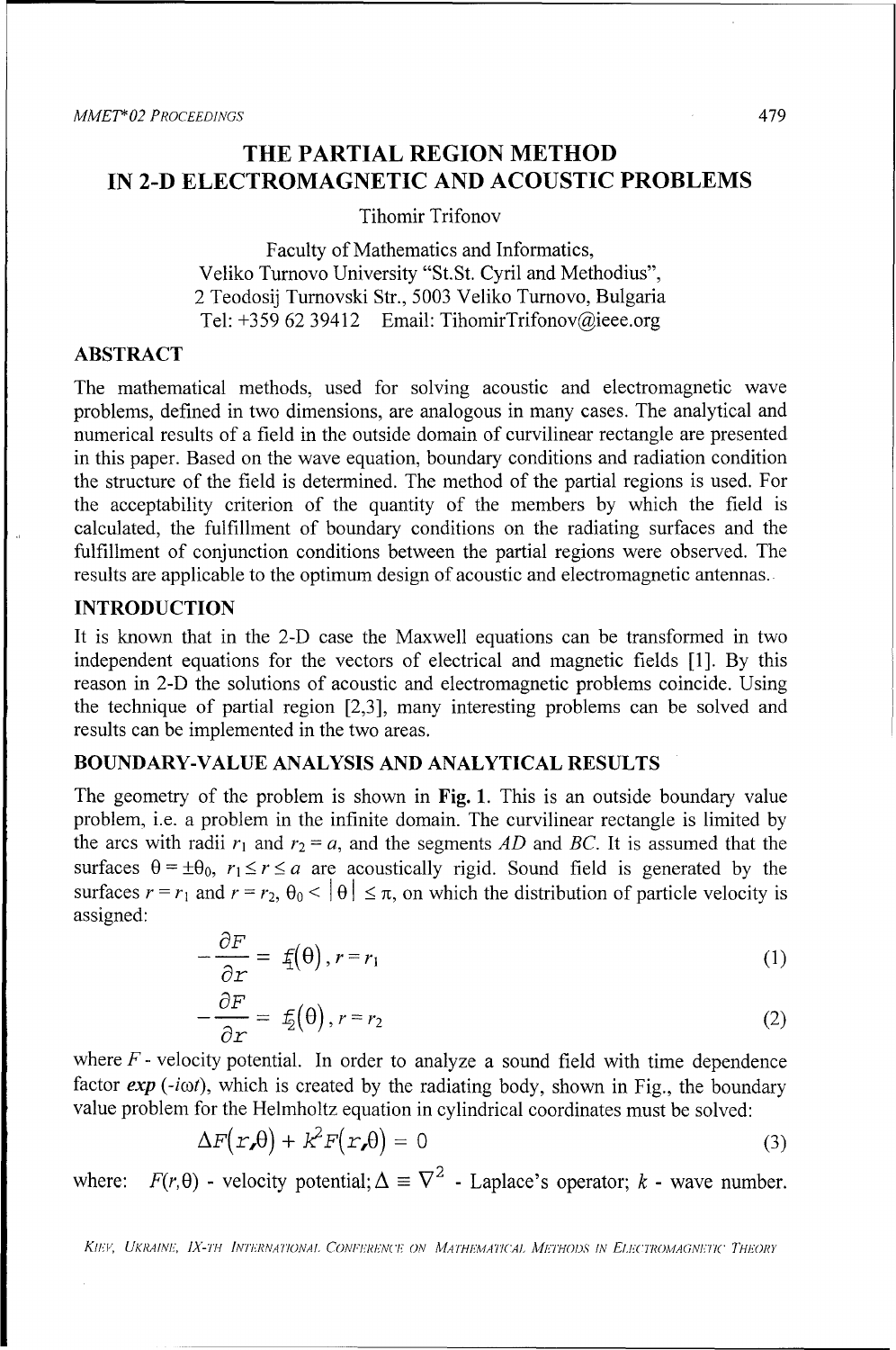

The whole field is divided in parts. In each partial region there must exist a solution of the Helmholtz equation (3), which satisfies the boundary conditions of some part of the whole surface and the conjunction conditions of the boundaries of the neighboring partial regions [2]. Using the orthogonal properties on the corresponding segments of the functions, which describe the field in regions 1, 2 and 3, the functional equations can be transformed into the following infinite simultaneous linear algebraic set of equations for the complex coefficients,  $A_n$ ,  $B_m$ ,  $C_m$ , and  $D_l$ :

Fig. 1. Geometry of the problem

$$
\begin{cases}\n\delta_n J'_n(k\rho a) A_n - \sum_{m=0}^{\infty} \gamma_{\alpha_m} J'_\alpha(k\rho a) B_m - \sum_{m=0}^{\infty} \gamma_{\alpha_m} N'_{\alpha_m}(k\rho a) C_m &= -\frac{\beta_n}{k} \\
-\sum_{n=0}^{\infty} \gamma_{\alpha_m} J_n(k\rho a) A_n + \delta_m J_{\alpha_m}(k\rho a) B_m + \delta_m N_{\alpha_m}(k\rho a) C_m &= 0 \\
\delta_m J_{\alpha_m}(k a) B_m + \delta_m N_{\alpha_m}(k a) C_m - \sum_{l=0}^{\infty} \gamma_{\alpha_m} I H_l^{(1)}(k a) D_l &= 0\n\end{cases}
$$
\n(4)

 $\theta_0$ 

$$
\delta_n = \begin{cases} 2\pi \, , \, n = 0 \\ \pi \, , \, n > 0 \end{cases}; \, \delta_m = \begin{cases} 2\theta_0 \, , \, m = 0 \\ \theta_0 \, , \, m > 0 \end{cases}; \, \delta_1 = \begin{cases} 2\pi \, , \, 1 = 0 \\ \pi \, , \, 1 > 0 \end{cases}
$$
\n
$$
\beta_n = -\frac{2 \sin(n\theta_0)}{n}; \, \beta_1 = -\frac{2 \sin(n\theta_0)}{1}
$$

$$
\gamma_{\alpha_m n} = \frac{2\alpha_m}{\alpha_m^2 - n^2} \sin(\alpha_m \theta_0) \cos(n\theta_0) - \frac{2n}{\alpha_m^2 - n^2} \sin(\alpha_m \theta_0) \cos(n\theta_0)
$$
  

$$
\gamma_{\alpha_m 1} = \frac{2\alpha_m}{\alpha_m^2 - \hat{I}} \sin(\alpha_m \theta_0) \cos(\theta_0) - \frac{21}{\alpha_m^2 - \hat{I}} \sin(\alpha_m \theta_0) \cos(\theta_0)
$$

The prime (') means a derivative of the whole argument. Except this, it is accepted that  $f_1(\theta) = f_2(\theta) = 1$ . This simplification has not meaning of a principle [4].

KIEF, UKRAINE, IX-TH INTERNATIONAL CONFERENCE ON MATHEMATICAL METHODS IN ELECTROMAGNETIC THEORY